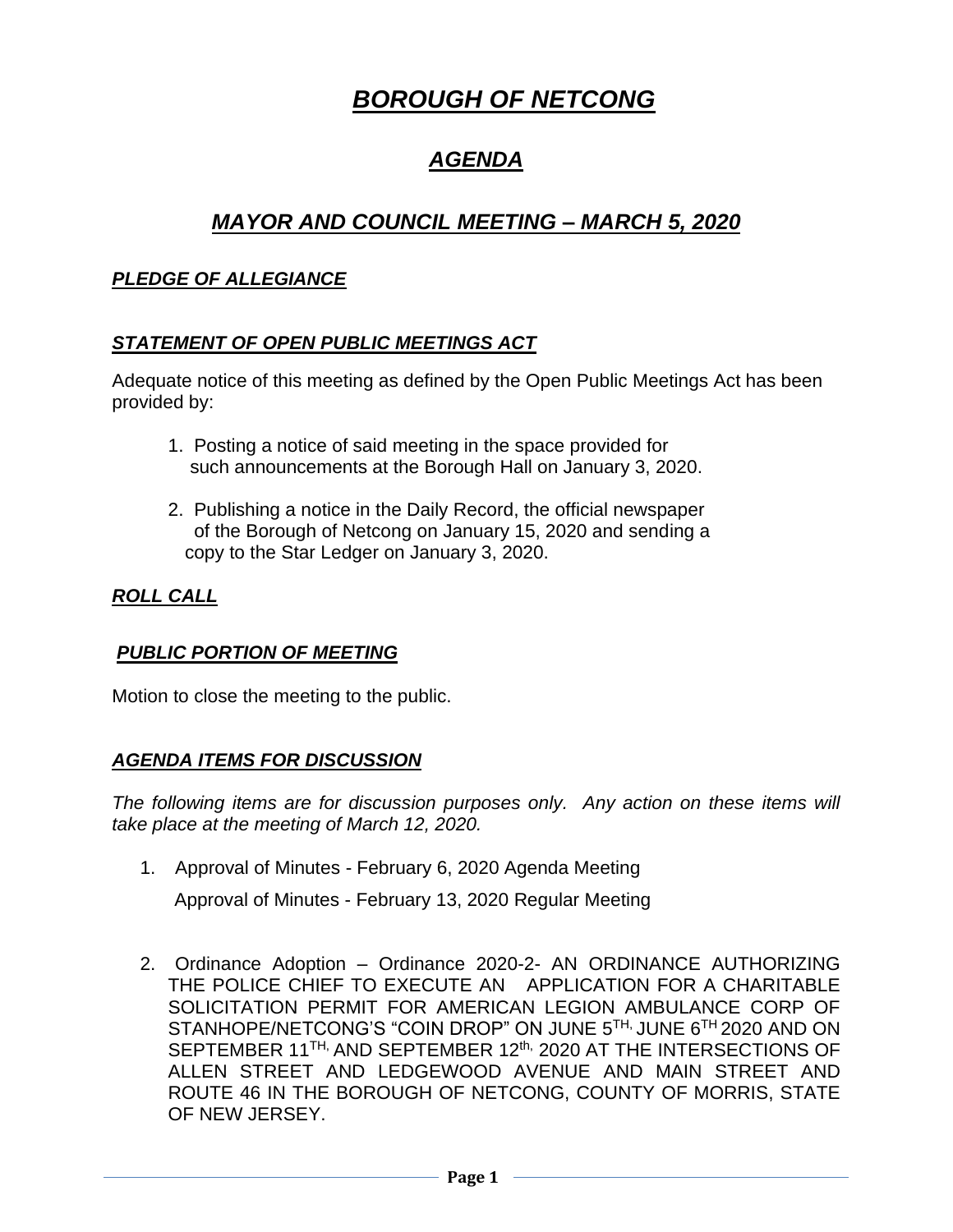Hold\_\_\_\_\_\_\_\_\_\_\_\_ March 12 Meeting \_\_X\_\_\_\_\_ Approved\_\_\_\_\_\_\_

3. Ordinance Adoption – Ordinance 2020-3 -ORDINANCE OF THE BOROUGH OF NETCONG, COUNTY OF MORRIS AND STATE OF NEW JERSEY AUTHORIZING AND APPROVING A FINANCIAL AGREEMENT BETWEEN THE BOROUGH OF NETCONG AND CROWN WALK URBAN RENEWAL, LLC, FOR PROPERTY KNOWN AS BLOCK 19, LOT 14 PURSUANT TO THE LONG-TERM TAX EXEMPTION LAW (*N.J.S.A.* 40A:20-1 *et seq*.)

Hold\_\_\_\_\_\_\_\_\_\_\_ March 12 Meeting \_\_X\_\_\_\_ Approved\_\_\_\_\_\_\_\_

4. Ordinance Adoption – Ordinance 2020-4 - AN ORDINANCE ADOPTING THE REDEVELOPMENT PLAN FOR BLOCK 28, LOTS 15, 16, 17, 18, 19, 20 & 21 IN THE BOROUGH OF NETCONG

Hold\_\_\_\_\_\_\_\_\_\_\_\_ March 12 Meeting \_\_X\_\_\_\_\_ Approved\_\_\_\_\_\_\_\_\_

- 5. Old Business None
- 6. New Business Social Affair Permit Netcong Columbus Club-St. Patty's Day Fundraiser
- 7. Correspondence Memo- Netcong Planning Board Resolution Regarding the Master Plan Consistency and/or Recommendations Regarding Redevelopment Plan for Block 28 Lots 15,16,17,18,20 and 21 in the Borough of Netcong Pursuant to N.J.S.A. 40A:12A-7e and N.J.S.A. 40:55D-26.
- 8. Correspondence Planning Board Member Resignation Letter Robert Olivo
- 9. Administrator Report
- 10. Resolution 2020-33– To Redeem Tax Sale Certificate 19-00003- 71-73 Stoll St.
- 11. Resolution 2020-34– Authorizing the Borough Engineer to Develop an Asset Management Plan for the Municipal Water System.
- 12. Resolution 2020-35 Authorizing the Borough Engineer to Develop an Asset Management Plan for the Municipal Sanitary Sewer System.
- 13. Resolution 2020-36 Authorizing the Purchase of a Dock and Kayak/Canoe Accessible Transfer System for Arbolino Park from the Sourcewell National Co-Op N.J.A.C. 5:34-8.2.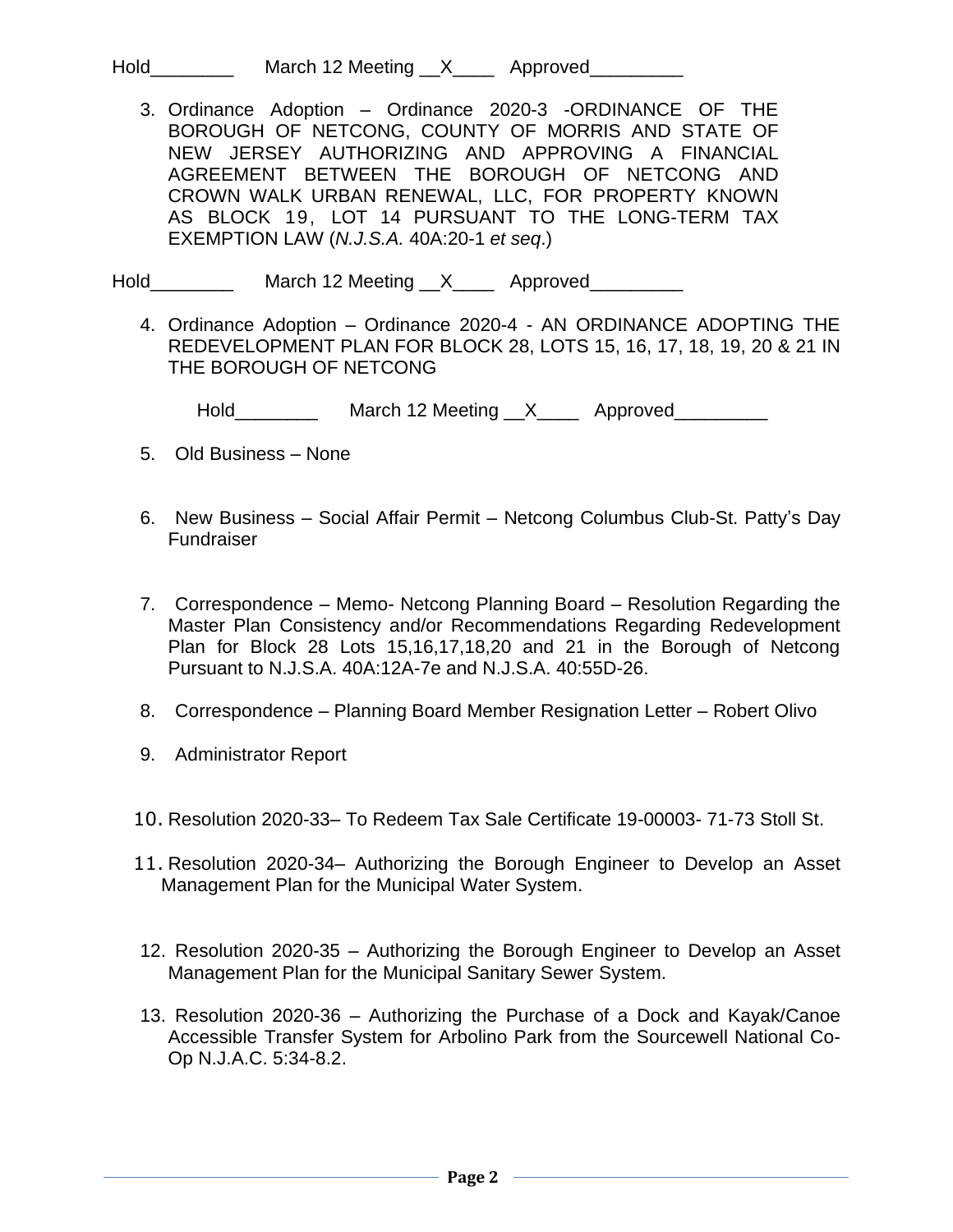- 14. Resolution 2020-37 Authorizing the Acceptance and Execution of a Sewage Transmission Agreement Between Grace Baptist Church and the Borough of Netcong.
- 15.Resolution 2020-38 To Urge the Department of Children & Families to Recognize Daytop Mendham as a Specialty Adolescent Substance Abuse Treatment Center.
- 16.Resolution 2020-39 Approving a Policies and Procedures Manual for the Administration and Inspection of Federal-Aid Projects.
- 17.Resolution 2020-40 Authorizing the Award of a Contract to Install 45'X45' 6" Concrete Pad at Arbolino Park.
- 18.Resolution 2020-41 Appointing Cesario DiBernard as Temporary Part Time Laborer for DPW.
- 19.Resolution 2020-42 Authorizing the Purchase of Security Cameras for Arbolino Park
- 20. Public Hearing for 2020 Cost Estimate for the Borough's Special Improvement District.

Hold\_\_\_\_\_\_\_\_\_\_\_\_ March 12 Meeting \_\_X\_\_\_\_\_ Approved\_\_\_\_\_\_\_\_\_

21. Resolution #2020-43 **-**Resolution to Approve the 2020 Cost Estimate for the Borough's Special Improvement District.

Hold\_\_\_\_\_\_\_\_\_\_\_ March 12 Meeting \_\_X\_\_\_\_\_ Approved\_\_\_\_\_\_\_\_\_

#### 22.**Ordinance Introduction –** None

23. **Proclamation** - None

#### *PRIVILEGE OF THE FLOOR TO THE COUNCIL*

#### *MAYORS COMMENTS*

#### *PUBLIC PORTION OF MEETING*

Motion to Close the Meeting to the Public.